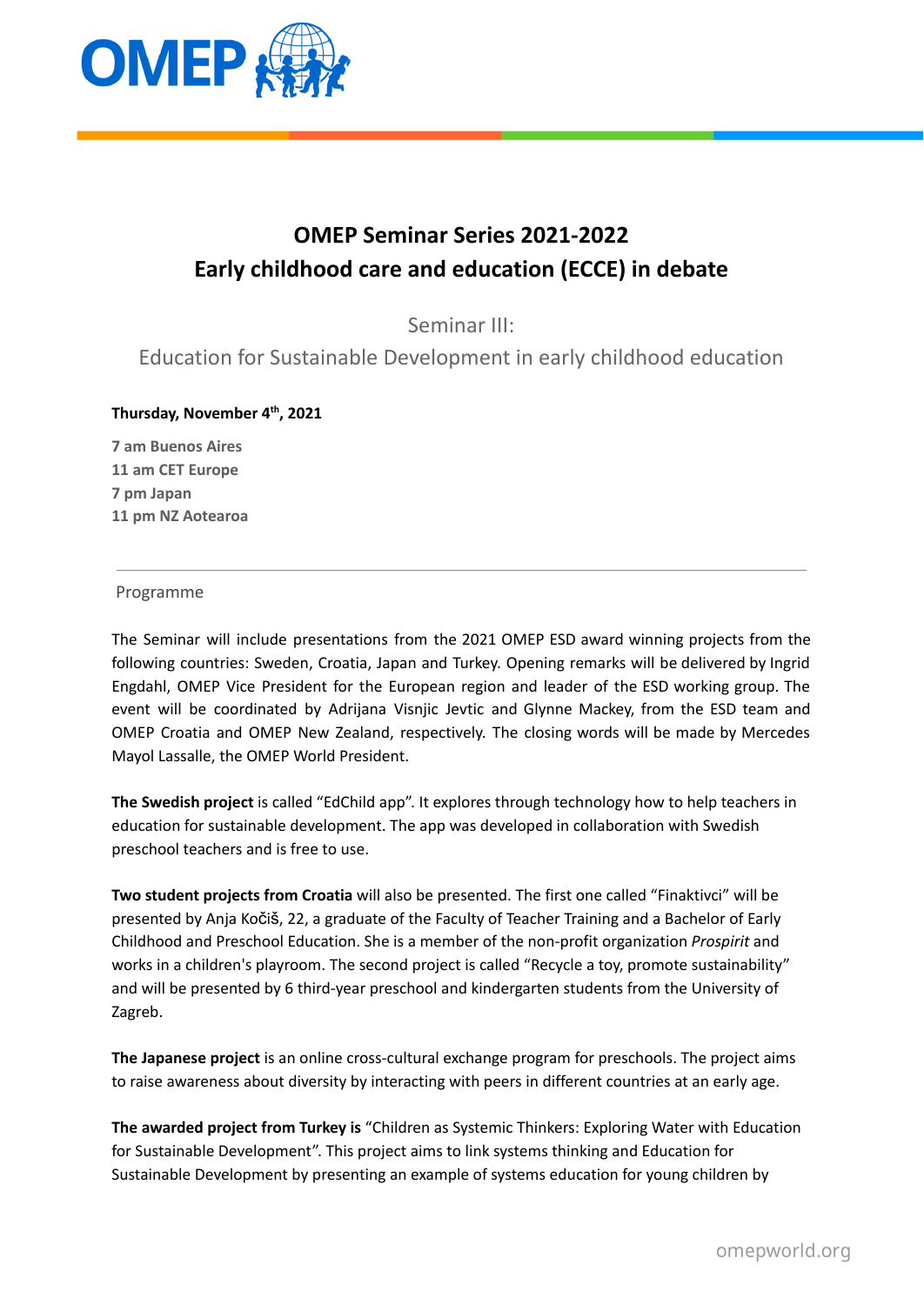

developing and implementing a learning framework created specifically on water for children aged 5 to 6 years, as well as measuring its impact.

## Agenda

- **1- Opening by** Ingrid Engdahl (5 minutes)
- **2- Presentation of** Love Fredholm & Sofia Zätterström (Sweden): 8-10 minutes
- **3- Presentation of** Takanori Maede, Tomohiro Taniguchi and Hideki Oka (Japan): 8-10 minutes
- **4- Presentation of** Anja Kočiš (Croacia): 8-10 minutes
- **5- Presentation of** Dr. Şebnem Feriver, Seçil Cengizoğlu and Ezgi Şenyurt (Turkey): 8-10 minutes
- **6- Presentation of** estudiantes de la University of Zagreb (Croatia): 8-10 minutes
- **5- Questions by** Adrijana Visnjic Jevtic and Glynne Mackey (5 minutes)
- **6- Closing by** Mercedes Mayol Lassalle (5 minutes)

#### Methodology

- The Seminar will be in ENGLISH and will have **simultaneous translation channels in Spanish and French.**
- The live transmission will be carried out through the **OMEPWorldTV YouTube Channel.** The recording will then be available in the three official OMEP languages.
- After the live Seminar, **an asynchronous debate will be promoted** during the week, for those people who could not attend live.

#### Background

The pandemic caused by COVID-19 has forced OMEP to postpone the 2020 and 2021 World Conferences. Therefore, it is timely and necessary to **enable a new space to continue political and pedagogical debates**, strengthening the knowledge of our community, the capacities of the organizations and its members.

Education is not only a human right, but the tool to achieve all other rights and the catalyst for the fulfillment of the 2030 Agenda. The elimination of poverty, good health and well-being, sustainable development, citizenship, gender equality, decent work, responsible consumption, among other objectives, **will not be possible without developing, enriching and enhancing education from the birth of all people.**